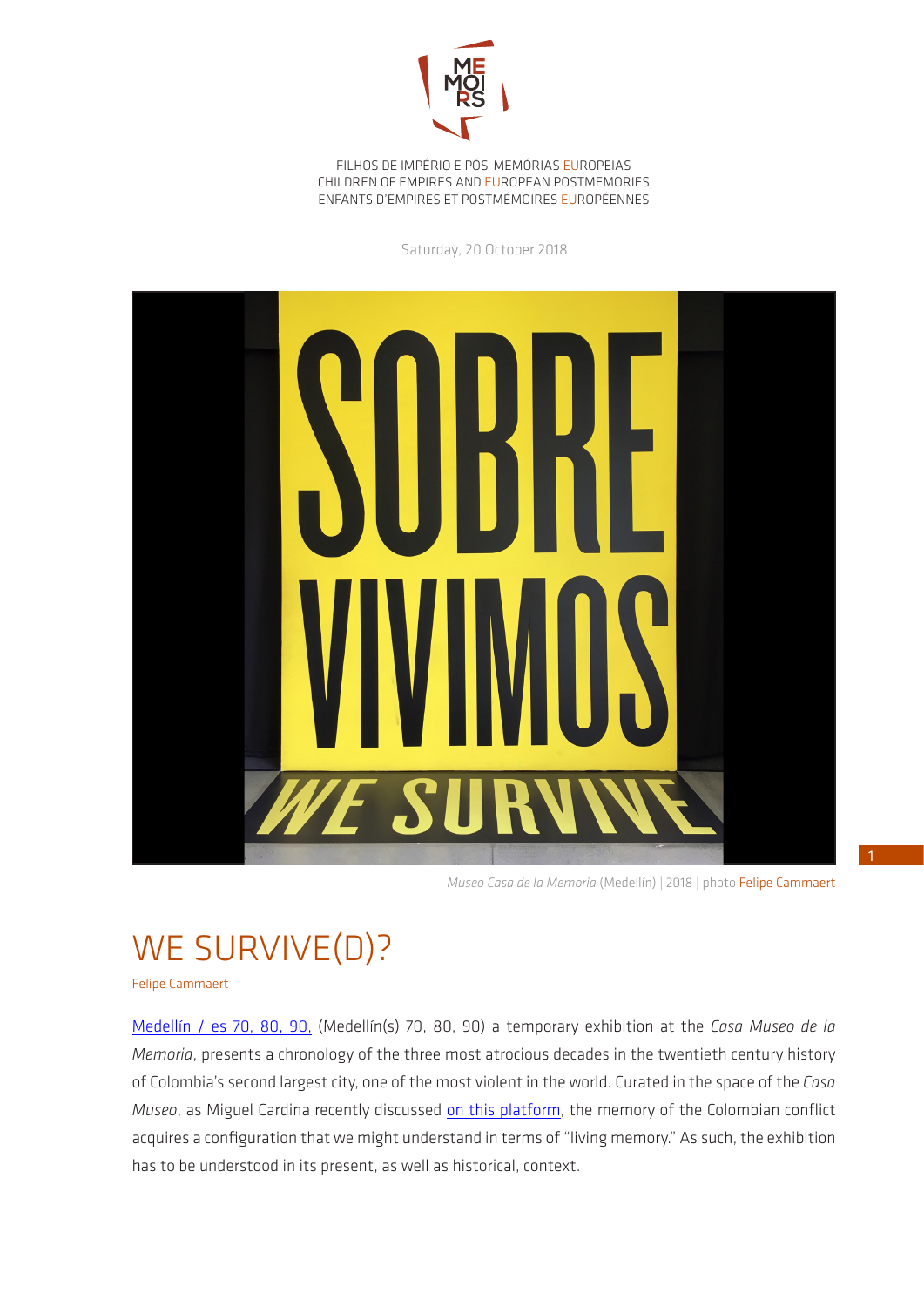

At the end of the last room of the exhibition, the spectator is confronted with a word, written in large black characters on a yellow background (reminiscent of danger signs): SOBREVIVIMOS. The English version is on the floor, pigmented like a film negative: WE SURVIVE. Probably because of my professional (de)formation, something in this projection struck me as incoherent. As a Colombian born in Bogotá in the 1970s, the memory of Medellin's painful past paradoxically seems both very close and very distant. The sign engendered an increasing sense of unease.

In Spanish, the forms of the present indicative and the past tense of the verb 'to survive' are the same: *sobrevivimos*. Should we, then, read the sign – an epilogue to a journey through the purgatory lived by the people of Medellín – in the past or present tense? To me, the semantic ambiguity enriches our understanding of the city's recent history. If it had been me translating this colophon to Medellín's "red line of time", I would have chosen to keep the Spanish word's indeterminate temporality: WE SURVIVE(D). We have survived in the past and continue to survive today. We survive(d) despite the many deaths, victims, losses and traumas. We survive(d), despite the many sops to narco culture by the Colombian and foreign media in recent years, the "narco tours" and the Medellín Pablo Escobar Museum.

The travelling exhibition *Voces para transformar a Colombia* (Voices to transform Colombia), from Bogotá's Centro Nacional de Memória Histórica presents another example of a narrative of resilience. The journey through that exhibition is organised around three axes: body, land and water. These themes represent different spaces of conflict. Deep, still-open wounds from the violence come into view, but also the voices of resistance to it. The exhibition's wall-texts convincingly justify the curatorial choices: "The profound interconnection between body, earth and water as places of human action, coupled with the formative nature of relations between all types of living beings, offers us a narrative space a diverse ecosystem of reportage and relations – in which we aim to bring into view the faces, voices and impacts of armed conflict, as well as the multiple ways in which the body, land and water stand as means and places of resistance to violence."

As a Colombian who lived (and still lives) the armed conflict through the press and the television, this itinerary through the tracks of memory (of individuals and of the earth) and through these voices in the silence is a disturbing though reinvigorating experience. As I walked around this second exhibition and its stories of pain and hope, I remembered an installation in the Medellín *Casa Museo*, entitled *Susurros:*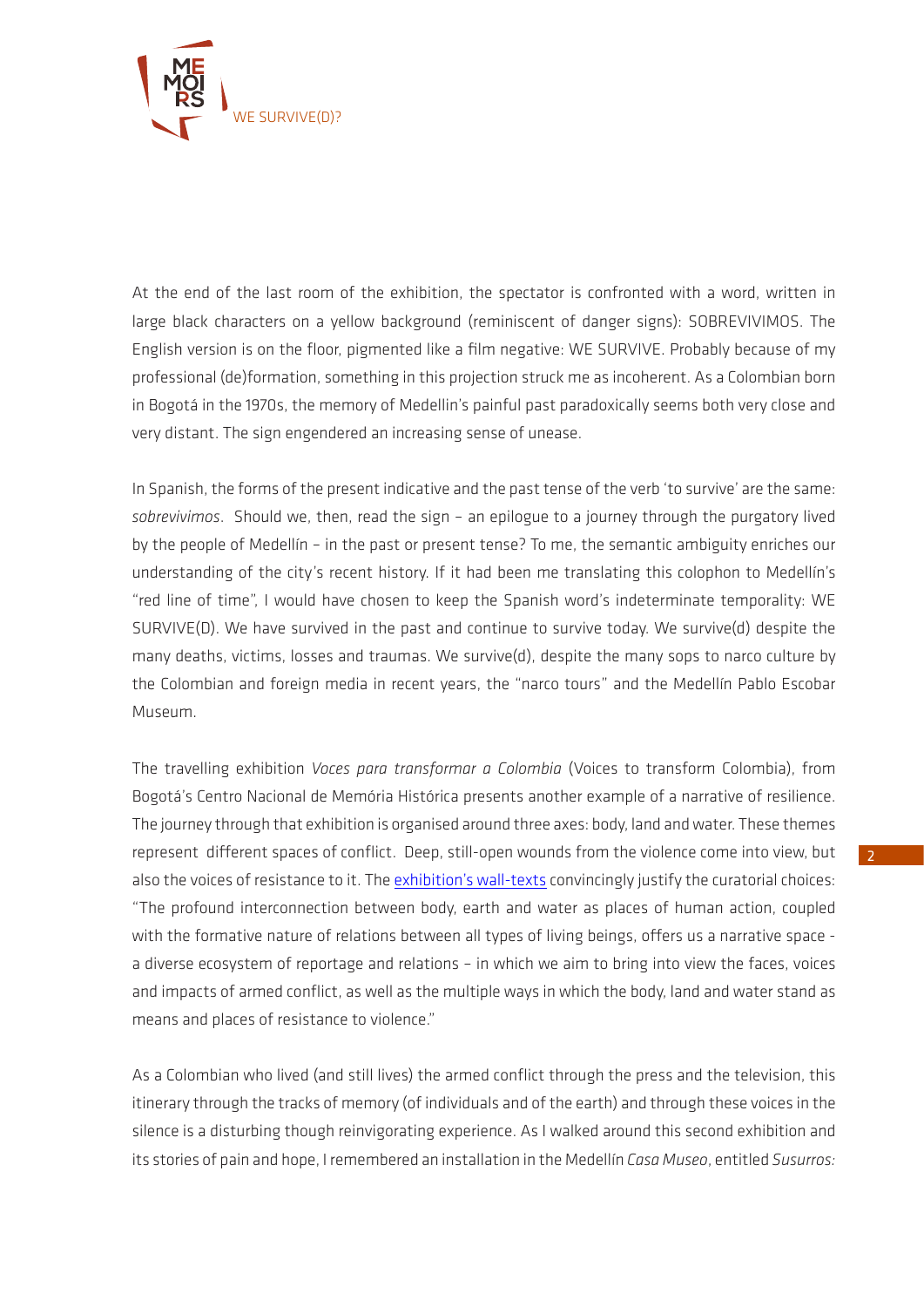

*historias para gritar* (Whispers: stories to shout about). The piece is composed of small wooden boxes and loudspeakers, which softly play the testimonies of the victims of brutality. These are all voices that, after all, survived and survive.

In a country that has not yet closed the door to armed conflict, spaces for engaging with historical memory are both fragile and unpredictable. The construction of this discourse is an ongoing task in Colombia, which civil society is gradually taking on. In the arts, the work of Doris Salcedo is perhaps the most substantial, and has received the most attention on a global scale (Salcedo exhibited, for example, at the Calouste Gulbenkian Museum in 2012). Salcedo's most recent project, in the aftermath of the peace accords with the FARC (1), is highly pertinent to this discussion. Salcedo and her team are collaborating in the establishment of a new space for remembering this armed conflict in the centre of Bogotá.

With the help of women victims of sexual violence, Salcedo is creating a "counter-monument" in a ruined building. The piece is horizontal and disavows any attempt to glorify the violent past. In the artist's own words, the space "will be a museum of contemporary art and memory, whose floor or foundations are literally made of the weapons handed over by the FARC guerrillas. These weapons have been fused and reconfigured to form the physical and conceptual structure upon which this site of memory is built." The work, *Fragmentos* (Fragments), thus appears as a heterogeneous and public site of memory, representing the emptiness and absence that characterises the "absolutely irredeemable nature of war." Doris Salcedo is creating a pedestal, silent and yet full of meaning, on which other artistic initiatives will be exhibited to remember the war.

These three museums of living memory in Colombia join many other initiatives abroad aimed at recovering and protecting the traumatic past of nations dealing with horror. After many years of conflict, some (not all) of the victims have survived and are surviving, and are gradually finding a space to express pain and resistance through their stories. That is, by representing their trauma. Perhaps most importantly of all, they are leaving a trail so that future generations do not forget those experiences. As for Colombian society, and thanks to these nascent works of historical memory, it has survived, survives, and will survive.